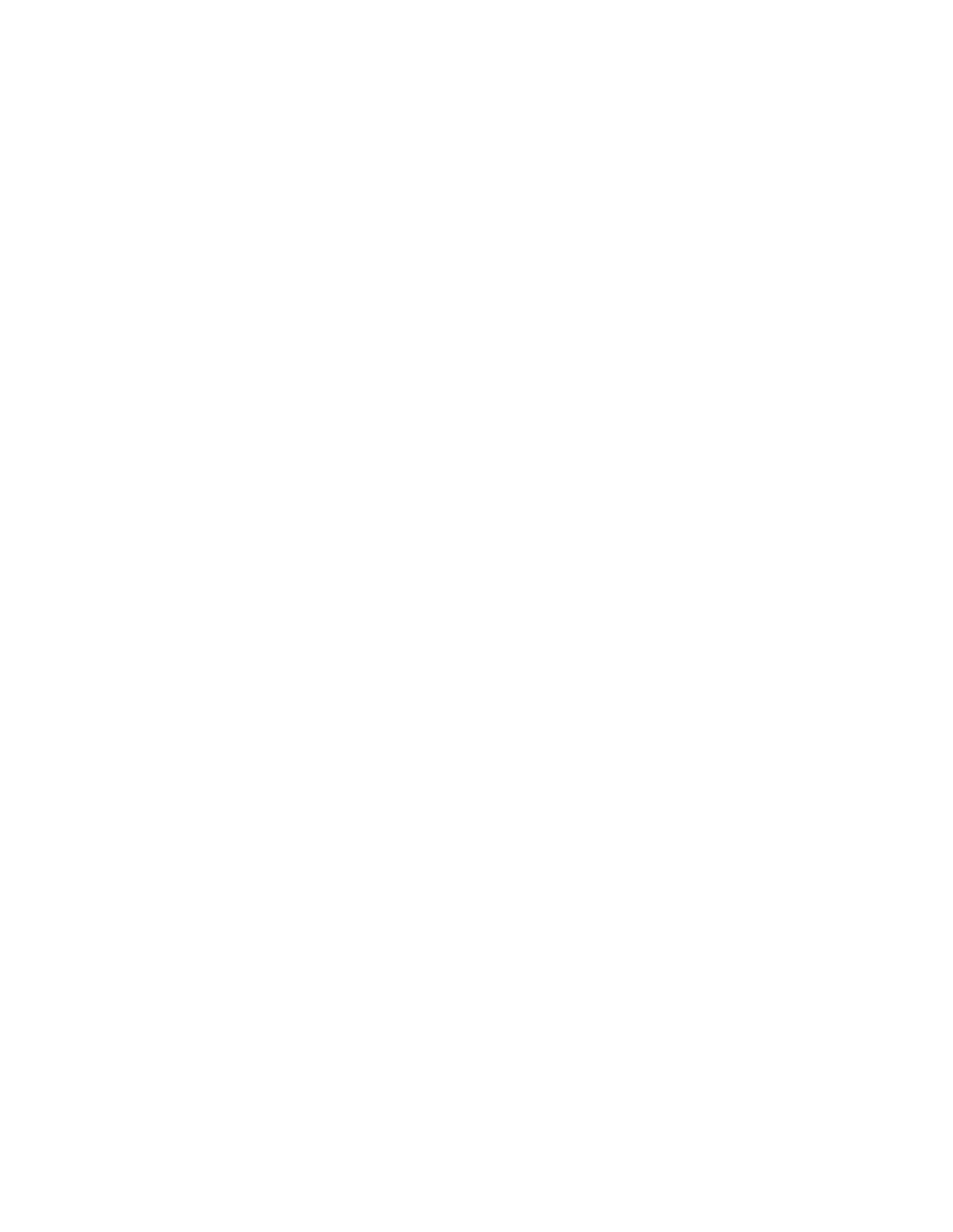#### **HILL, Chief Justice**.

[¶1] Appellant, Karen D. Rodenbough, f/k/a Karen D. Miller (Mother), challenges the district court's order that denied her petition to modify child support. The district court concluded that Mother had failed to prove the existence of a change of circumstances, i.e., Mother did not present facts to establish a 20% or more increase in child support over that established in the existing order. Appellee, Matthew B. Miller (Father), contends that the district court's denial of Mother's petition was within its discretion. We reverse and remand for further proceedings consistent with this opinion.

#### **ISSUE**

[¶2] Mother poses this issue:

 Did the district court abuse its discretion when it determined that a substantial change of circumstances warranting a modification of child support did not exist when it did not examine [Father's] cash flow, ability to pay, and total financial situation?

In response, Father simply contends that the district court did not abuse its discretion.

### **FACTS AND PROCEEDINGS**

[¶3] On December 10, 2003, Mother filed a Notice of Filing Foreign Judgment in the district court and caused it to be served on Father. On that same date, Mother's attorney also filed an affidavit concerning the filing of the foreign judgment, a copy of which was sent to Father. Attached to the Notice was a copy of the Decree of Dissolution of Marriage entered on November 18, 1991, in the Montana Fifteenth Judicial District Court, Roosevelt County. The decree noted that the parties had two children (born March 15, 1988 and January 10, 1991), provided for joint custody of the children in accordance with the parties' wishes, and set child support at \$125.00 a month per child, payable from Father to Mother. Also attached to the Notice were the following: A July 2, 1993 modification of the decree, indicating the court did not have enough information before it to consider child support; a January 20, 1994 modification, indicating that the parties stipulated to child support in the amount of \$250.00 per month per child,<sup>[1](#page-2-0)</sup> a June 22, 1998 Order Modifying Decree and Adopting Stipulations (the stipulations are not

<span id="page-2-0"></span><sup>&</sup>lt;sup>1</sup> The parties appear to agree throughout these proceedings that Father was paying \$400.00 a month in child support (i.e., \$200.00 a month per child). The record is not clear as to how that amount was determined. Our reading of the record indicates that the governing order of the Montana district court set child support at \$250.00 a month per child, for a total of \$500.00 a month, although it is also apparent that the record may be incomplete in this regard.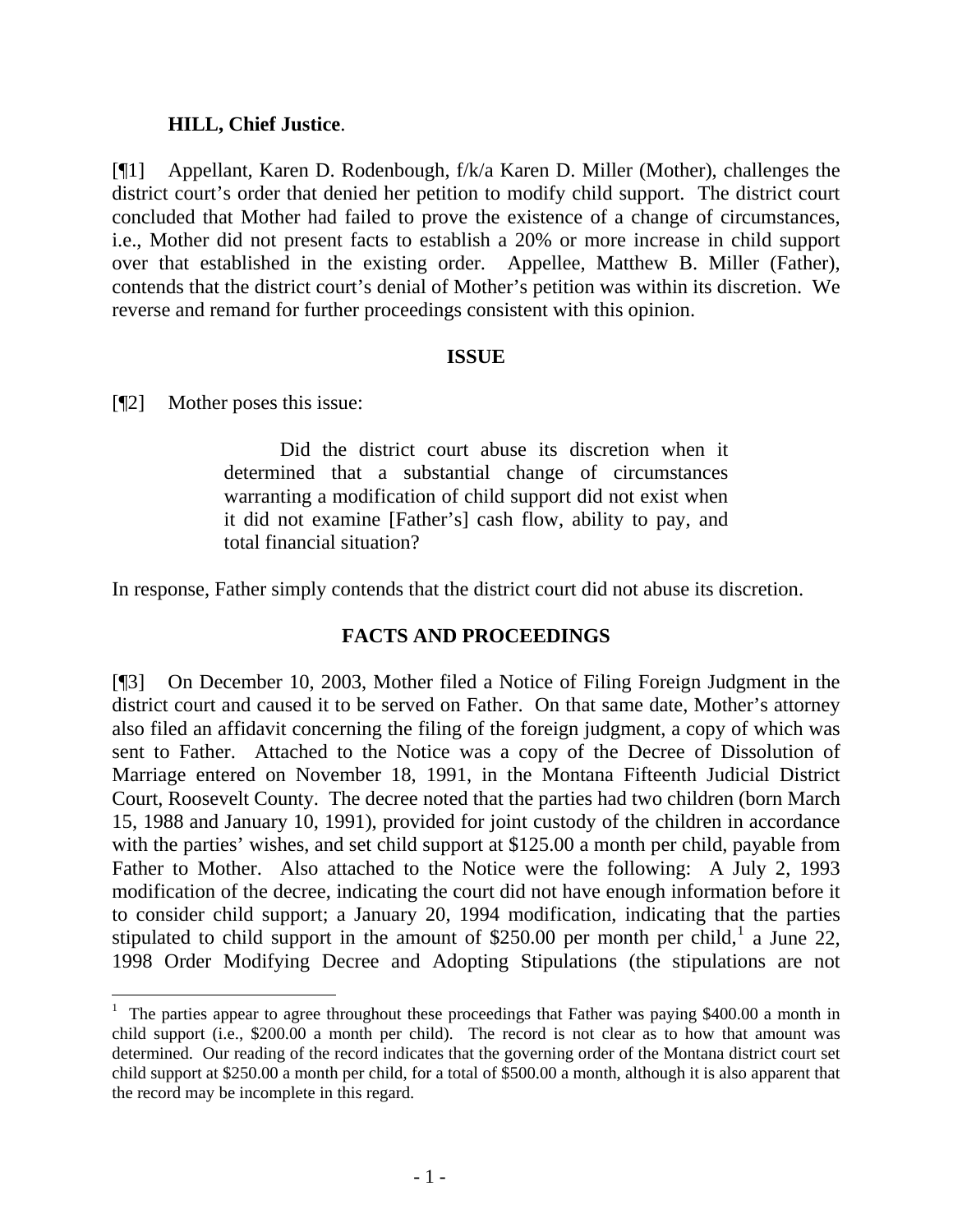included in the record); and a December 6, 1999 order which noted that venue was moved to Phillips County (Seventeenth District) in 1997, by consent of the parties, and which modified the existing parenting plan. That last order from the Montana court noted that Mother had moved to Wyoming.<sup>[2](#page-3-0)</sup> With respect to child support it provided:

> By March 1, 2000, parties shall exchange tax returns for the last two calendar years and financial affidavits for calculation of current child support obligation. By March  $1<sup>st</sup>$ of each year thereafter, parties shall exchange tax returns for the past calendar year with updated financial affidavits. Either party may seek modification of support obligation based on these documents and modification of the parenting plan as stated herein.

So far as the record shows, this provision was not followed by the parties during the time period 2000 through 2004.

[¶4] On January 22, 2004, Mother filed a petition in the Wyoming district court, to modify the Montana decree. It was served on Father on January 26, 2004. Mother asked to modify the visitation provisions of the decree, as well as child support. By order entered on January 23, 2004, the district court ordered each party to file a Verified Financial Affidavit on or before February 20, 2004. Mother filed such an affidavit on February 17, 2004. By order entered on February 27, 2004, the district court extended Father's time to file a financial affidavit until March 15, 2004.

[¶5] On March 19, 2004, Father filed an answer to Mother's petition, which included a challenge to the jurisdiction of the Wyoming court. On that same date, Father filed a motion to dismiss the petition based on jurisdiction. The jurisdictional question was eventually resolved in favor of the Wyoming court exercising jurisdiction, although the record does not fully reflect those proceedings.

[¶6] On April 12, 2004, Father filed an affidavit in response to Mother's petition which was largely devoted to the issue of visitation. On August 16, 2004, Father filed a financial affidavit indicating he earned \$5,400.00 per year, and lost an undisclosed sum of money on a "self-employed" venture. He also included 2002 and 2003 tax returns that he jointly filed with his new wife. By the time the dust had settled, and after several revisions of his financial circumstances, Father conceded that his monthly income (for purposes of the child support calculation) was at least \$1,852.12. In his testimony to the district court, Father was evasive and short on "straight answers," but he did concede that

<span id="page-3-0"></span><sup>&</sup>lt;sup>2</sup> The record is not entirely clear in this respect but several years prior to moving from Montana to Wyoming, Mother remarried and had a third child. Father also remarried and now has three other children in addition to those at issue in the instant case.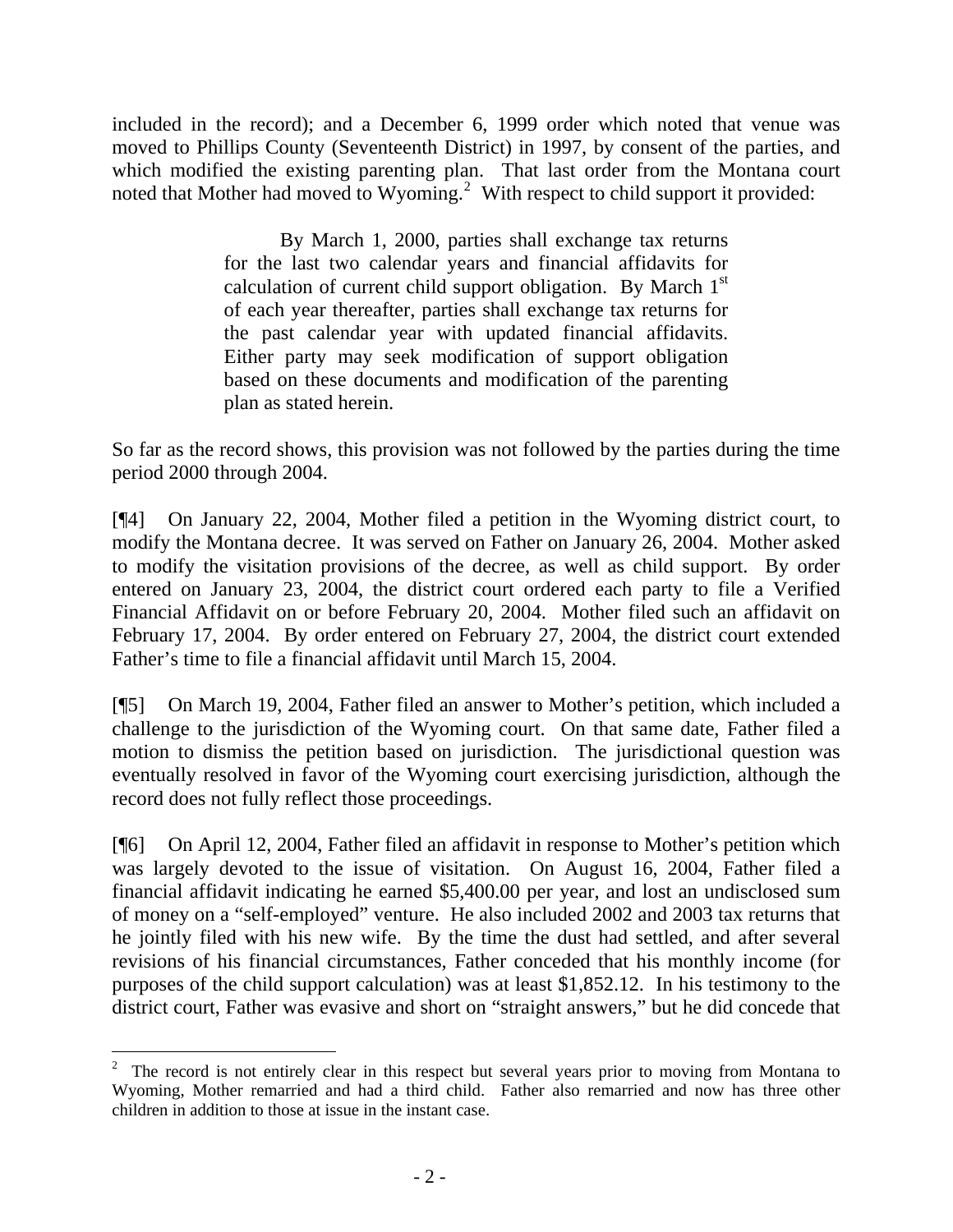as of January 26, 2004, his total assets amounted to \$2,474,599.00, and his net worth was \$1,713,498.00.

[¶7] At the hearing into this matter, the district court heard testimony from the parties and received a significant amount of documentary evidence.

### **STANDARD OF REVIEW**

[¶8] Of course, the keystone of our process of review when child support is the issue is abuse of discretion:

> A district court has broad discretion in determining the correct amount of a child support award. This Court will disturb a district court's ruling only upon a showing that the district court abused its discretion. *Jordan v. Brackin*, 992 P.2d 1096, 1098 (Wyo.1999). We have stated that: " 'Judicial discretion is a composite of many things, among which are conclusions drawn from objective criteria; it means a sound judgment exercised with regard to what is right under the circumstances and without doing so arbitrarily or capriciously.' " *Vaughn v. State*, 962 P.2d 149, 151 (Wyo.1998) (*quoting Martin v. State*, 720 P.2d 894, 897 (Wyo.1986)).

*Watson v. Watson*, 2002 WY 180, ¶4, 60 P.3d 124, 125 (Wyo. 2002); *also see Groenstein v. Groenstein*, 2005 WY 6, ¶10, 104 P.3d 765, 768-69 (Wyo. 2005).

[¶9] In *Steele v. Steele*, 2005 WY 33, ¶¶10-12, 108 P.3d 844, 848-49 (Wyo. 2005) we noted that the district court's discretion is limited in very significant ways by the statutes governing this process (and enacted by the legislature largely for the purpose of ensuring that the best interests of the affected children are at the center of this difficult process):

> The applicable standard of review is well known and we will not repeat it in detail here. *See Ready v. Ready*, 2003 WY 121, ¶11, 76 P.3d 836, ¶11 (Wyo.2003). However, with respect to the issue at hand we include this refinement of the more general standard:

 The child support guidelines identify a base from which the judge must invoke the exercise of discretion. In the absence of an agreement with respect to child support, the guidelines will have a more significant controlling impact. When an agreement as to child support is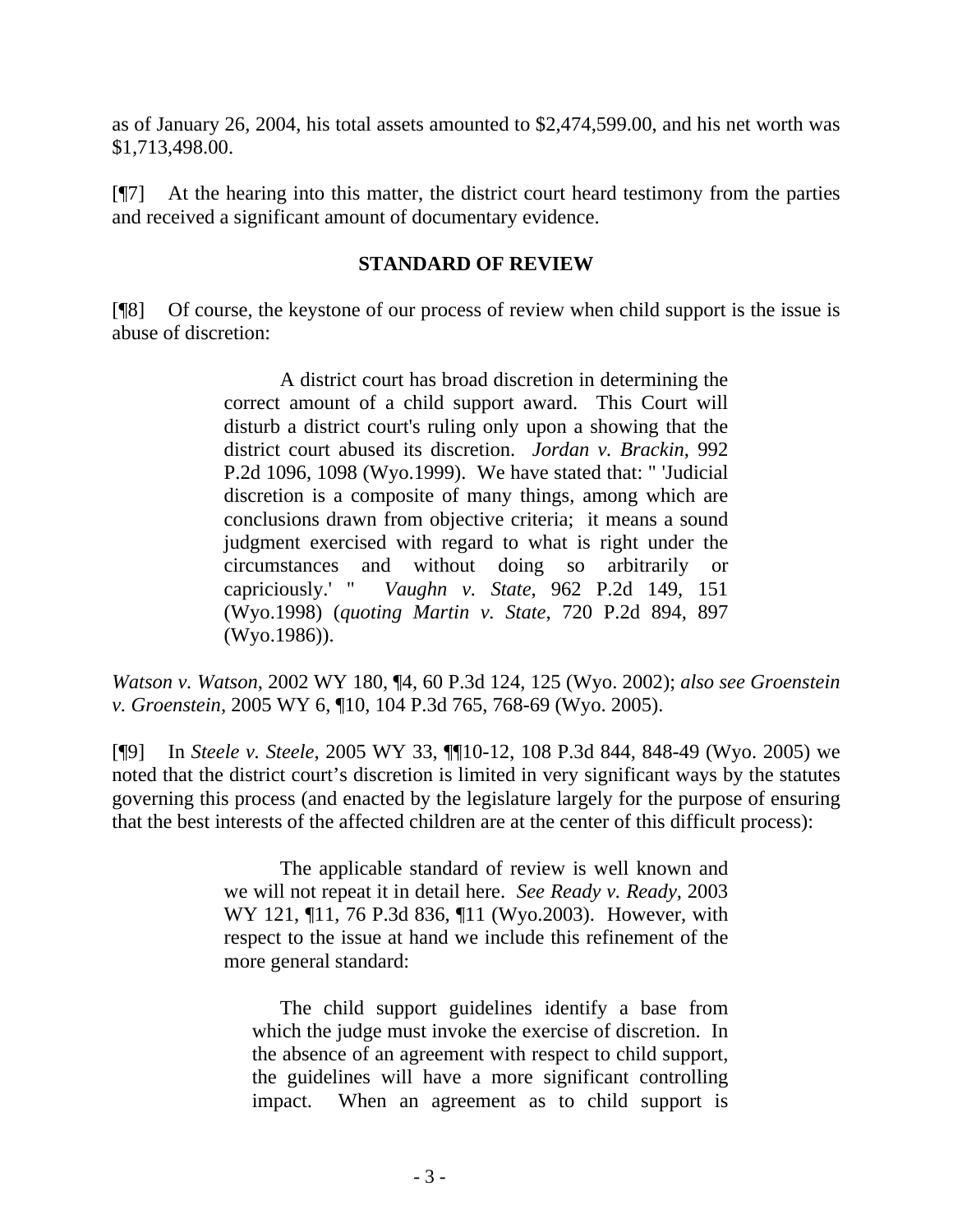involved, however, more weight may be given to the agreement. Child support agreements entered into by the parties are favored by the courts.<sup>[3](#page-5-0)</sup>

*Smith v. Smith*, 895 P.2d 37, 41 (Wyo.1995); *also see Sharpe v. Sharpe*, 902 P.2d 210 (Wyo.1995); and *Wright v. Wright*, 5 P.3d 61, 62-63 (Wyo.2000).

We also have noted "... the child support guidelines manifest a presumption that the typical welfare and needs of children will be met by the minimum child support levels given the earning ability of the parent." *Madison v. Madison*, 859 P.2d 1276, 1279 (Wyo.1993). Further, we have opined:

A trial court should give serious consideration to the support guidelines. However, strictly following the guidelines blindly would nullify the court's traditional discretion and would not be in the interest of justice in all circumstances. The guidelines set out in the statute were not crafted to give any special protection or advantage to a parent owing support. Guidelines are just that--guidelines, and do not accommodate to all circumstances or cases. As a matter of policy, we are hesitant to impinge on the trial court's historic discretion.

*Holtz v. State ex rel. Houston*, 847 P.2d 972 (Wyo.1993).

 The inescapable conclusion, however, is that the presumptive support table set out in Wyo. Stat. Ann. § 20-2- 304(a) (LexisNexis 2003) does have the effect of circumscribing the trial court's discretion in calculating child support awards.

[¶10] There are several statutes that play an important role in reaching a decision such as that at issue here. Unfortunately, it is not altogether clear that the parties or the district court were focused upon the applicable, much less the correct mix, of statutes. In particular, Mother relied on statutes that were amended and renumbered in 2000, but with changes that are of significance to this case. For instance, former Wyo. Stat. Ann. § 20-

 $\overline{a}$ 

<span id="page-5-0"></span><sup>3</sup> Here, the record does not reflect the existence of such an agreement.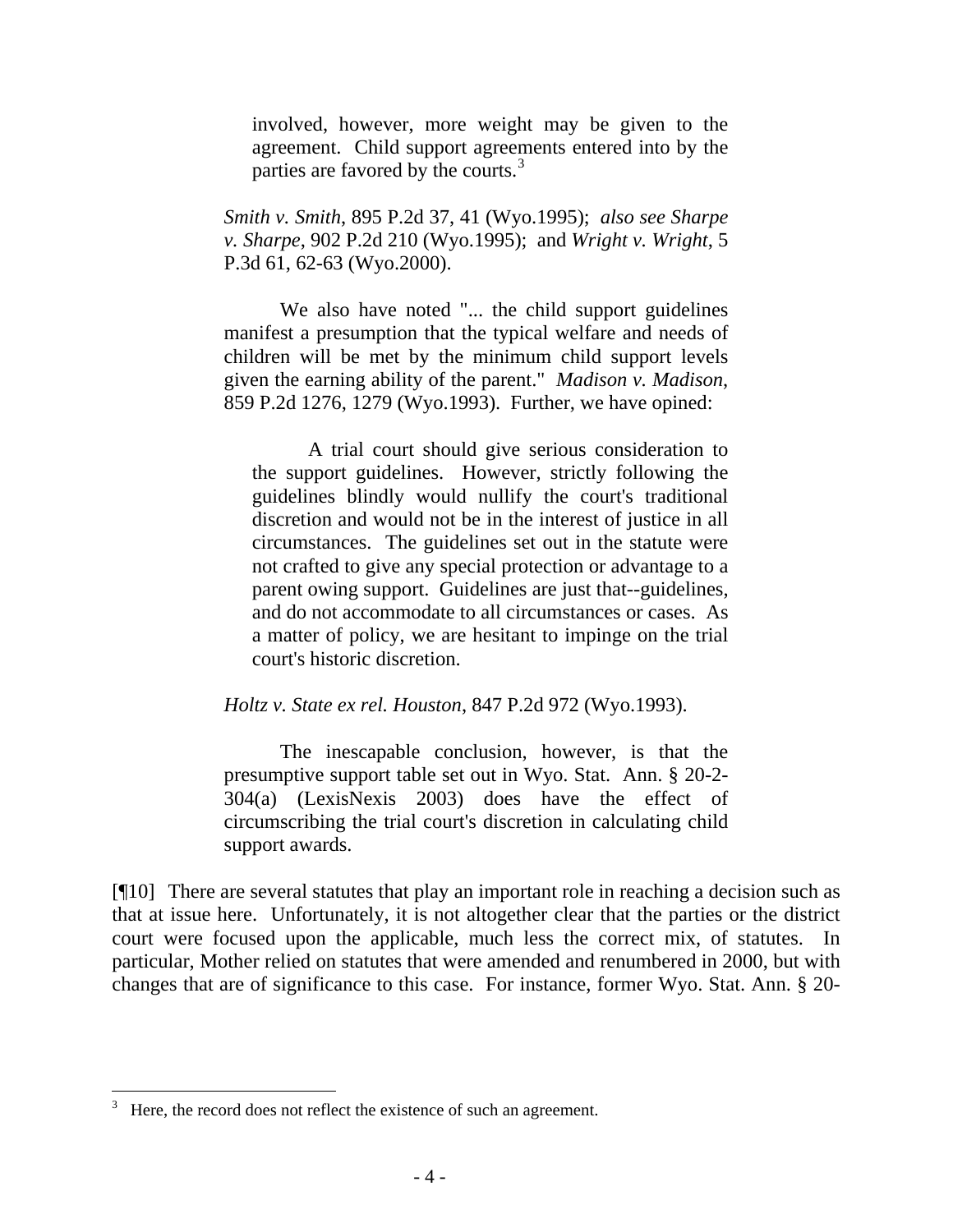6-306(a), which is the centerpiece of the argument in Mother's brief, is now found at Wyo. Stat. Ann. § 20-2-311 (LexisNexis 2003 and 2005). $4$  It provides:

#### **§ 20-2-311. Adjustment of child support orders**

 (a) Any party, or the department of family services in the case of child support orders being enforced by the department, may petition for a review and adjustment of any child support order that was entered more than six (6) months prior to the petition or which has not been adjusted within six (6) months from the date of filing of the petition for review and adjustment. The petition shall allege that, in applying the presumptive child support established by this article, the support amount will change by twenty percent (20%) or more per month from the amount of the existing order. The court shall require the parents to complete a verified financial statement on forms approved by the Wyoming supreme court, and shall apply the presumptive child support set out in this article in conducting the review and adjustment. If, upon applying the presumptive child support to the circumstances of the parents or child at the time of the review, the court finds that the support amount would change by twenty percent (20%) or more per month from the amount of the existing order, the court shall consider there to be a change of circumstances sufficient to justify the modification of the support order. The provisions of this section do not preclude a party or assignee from bringing an action for modification of a support order, based upon a substantial change of circumstances, at any time. **Every three (3) years, upon the request of either parent or, if there is a current assignment of support rights in effect, upon the request of the department, the court, with respect to a support order being enforced under this article and taking into account the best interests of the child involved, shall review and, if appropriate, adjust the order in accordance with the guidelines established pursuant to this article. Any adjustment under the three (3) year cycle shall be made without a requirement for a showing of a change in circumstances**. The commencement of aid under the personal opportunities with employment responsibilities

<span id="page-6-0"></span> 4 The district court did not make any statutory references in its findings and, thus, it is difficult for this Court to ascertain on review whether the district court did consider the correct statute(s).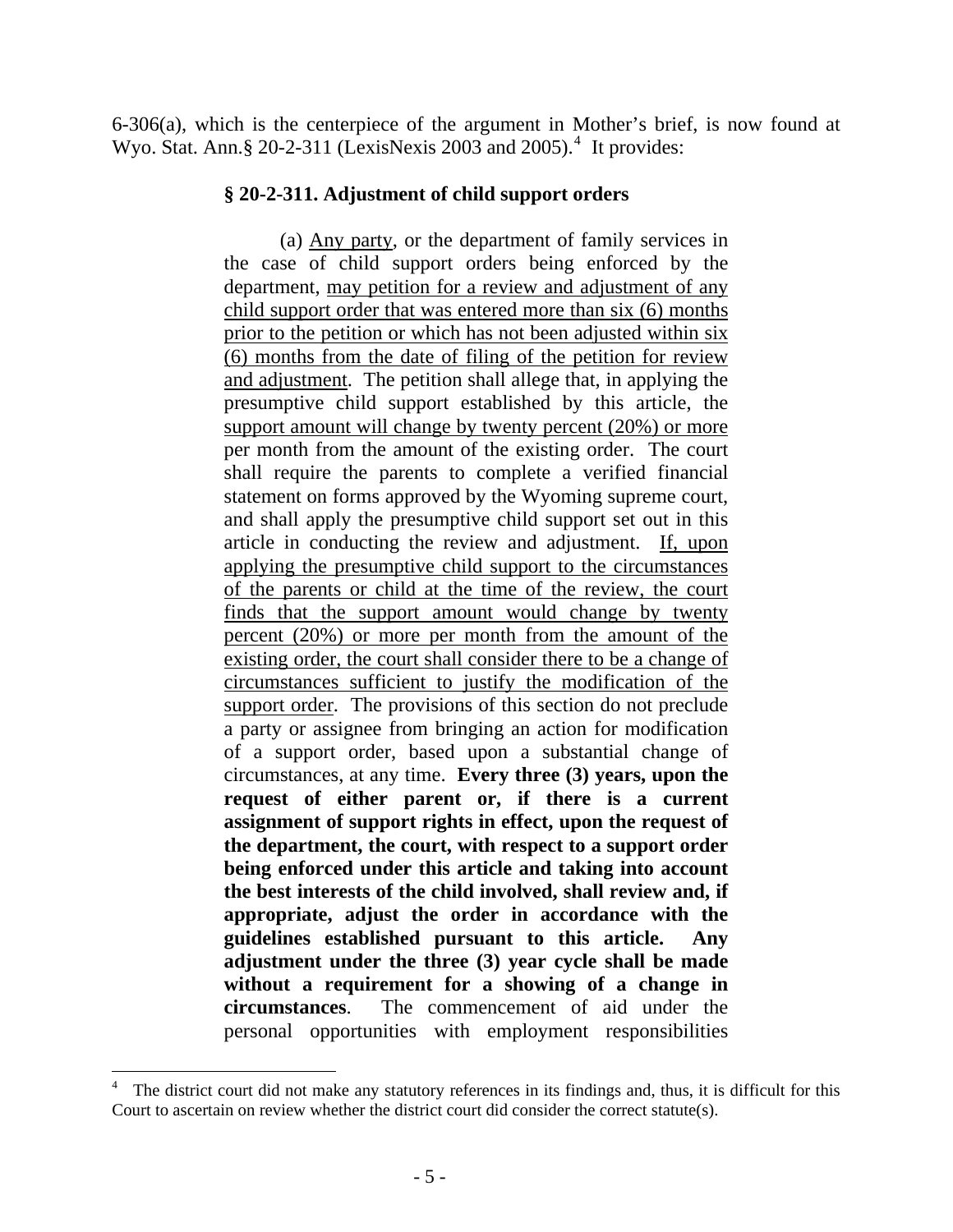(POWER) program, medical benefits under Title XIX of the Social Security Act, food stamps and supplemental security income (SSI) shall be considered a substantial change of circumstances requiring modification of child support. [Emphases added.]

[¶11] The amount of child support owed by a parent is calculated by examining each parent's "income" and, thereafter determining that parent's "net income." Wyo. Stat. Ann. § 20-2-304 (LexisNexis 2003 and 2005). The statutory definition of "income" is found in Wyo. Stat. Ann § 20-2-303(a)(ii) (LexisNexis 2003 and 2005):

> (ii) "Income" means any form of payment or return in money or in kind to an individual, regardless of source. Income includes, but is not limited to wages, earnings, salary, commission, compensation as an independent contractor, temporary total disability, permanent partial disability and permanent total disability worker's compensation payments, unemployment compensation, disability, annuity and retirement benefits, and any other payments made by any payor, but shall not include any earnings derived from overtime work unless the court, after considering all overtime earnings derived in the preceding twenty-four (24) month period, determines the overtime earnings can reasonably be expected to continue on a consistent basis. In determining income, all reasonable unreimbursed legitimate business expenses shall be deducted. Means tested sources of income such as Pell grants, aid under the personal opportunities with employment responsibilities (POWER) program, food stamps and supplemental security income (SSI) shall not be considered as income. Gross income also means potential income of parents who are voluntarily unemployed or underemployed.

[¶12] "Net income," is used in calculating child support. It is defined by Wyo. Stat. Ann. § 20-2-303(a)(iii) (LexisNexis 2003 and 2005):

> (iii) "Net income" means income as defined in paragraph (ii) of this subsection less personal income taxes, social security deductions, cost of dependent health care coverage for all dependent children, actual payments being made under preexisting support orders for current support of other children, other court-ordered support obligations currently being paid and mandatory pension deductions.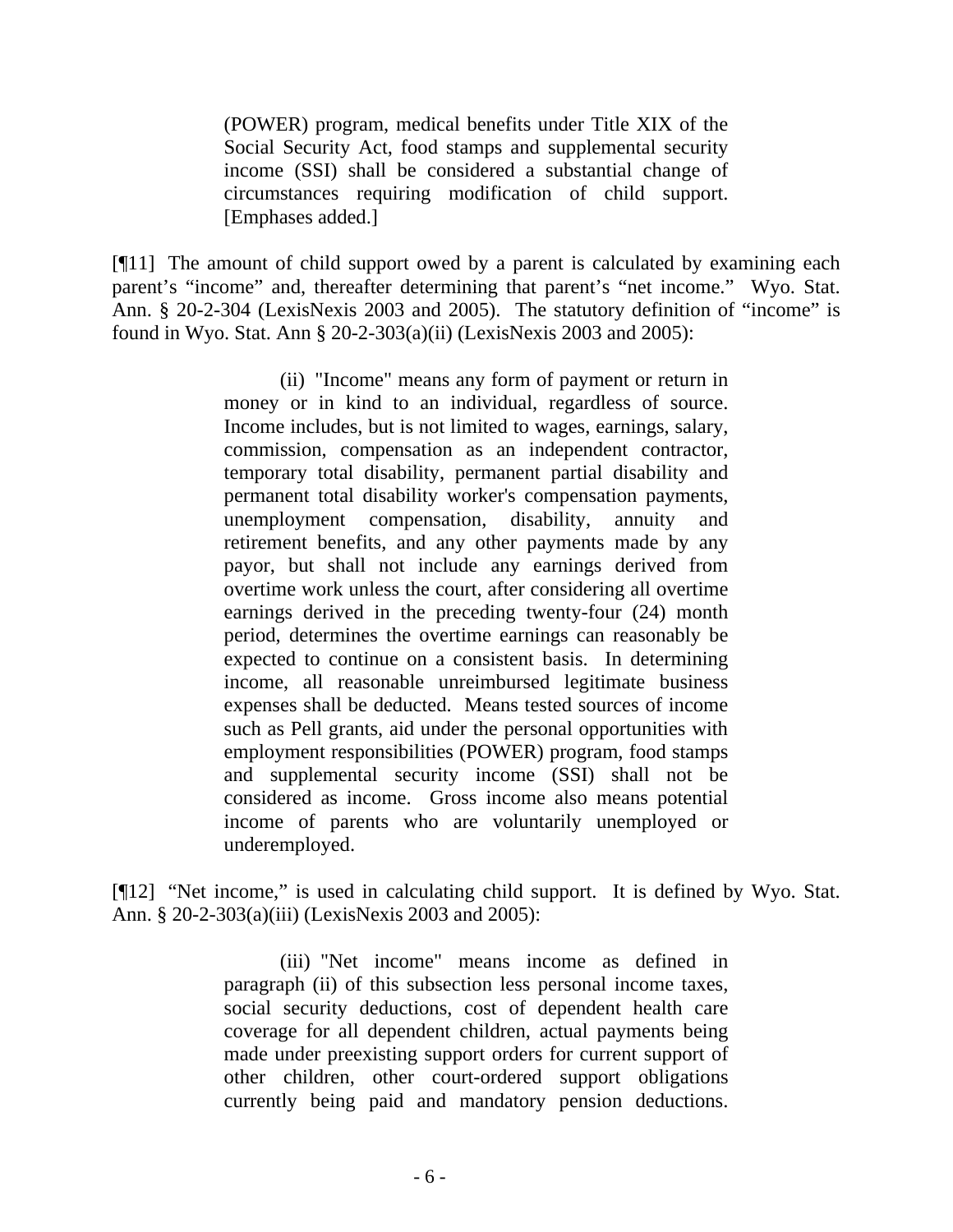Payments towards child support arrearage shall not be deducted to arrive at net income;

[¶13] The definition of income is quite important in this case because Father asserted that, while he may have a high net worth and very significant assets, he did not have much income for federal income tax purposes (and presumably for Montana income taxes as well). The record contains Father's income tax returns and they support Father's view in this regard, although those returns may not bear the strain of a close audit. For instance, Father paid his sons when they worked for him during their summer visitation. Over the years 2001-2003, Father deducted the sums paid to them (over \$12,000), although those checks were immediately endorsed by Father or stepmother and deposited into one of Father's bank accounts. Father asserted that the two children at issue, therefore, had that much money "in the bank." However, Father had received both the benefit of the deduction for tax purposes, and the money itself.

[¶14] Essential elements in the district court's sound exercise of its discretion are reliable and accurate financial affidavits and disclosures by the parents. To that end, Wyo. Stat. Ann. § 20-2-308 (LexisNexis 2003 and 2005) provides:

# **§ 20-2-308. Financial affidavits required; financial reporting.**

 (a) No order establishing or modifying a child support obligation shall be entered unless financial affidavits on a form approved by the Wyoming supreme court which fully discloses the financial status of the parties have been filed, or the court has held a hearing and testimony has been received.

 (b) Financial affidavits of the parties shall be supported with documentation of both current and past earnings. Suitable documentation of current earnings includes but is not limited to pay stubs, employer statements, or receipts and expenses if self-employed. Documentation of current earnings shall be supplemented with copies of the most recent tax return to provide verification of earnings over a longer period.

 (c) The court may require, or the parents may agree, to exchange financial and other appropriate information once a year or less often, by regular mail, for the purpose of analyzing the propriety of modification of court ordered child support.

 (d) All financial affidavits and records required by law to be attached to the affidavit shall constitute a confidential file and are subject to inspection by persons other than the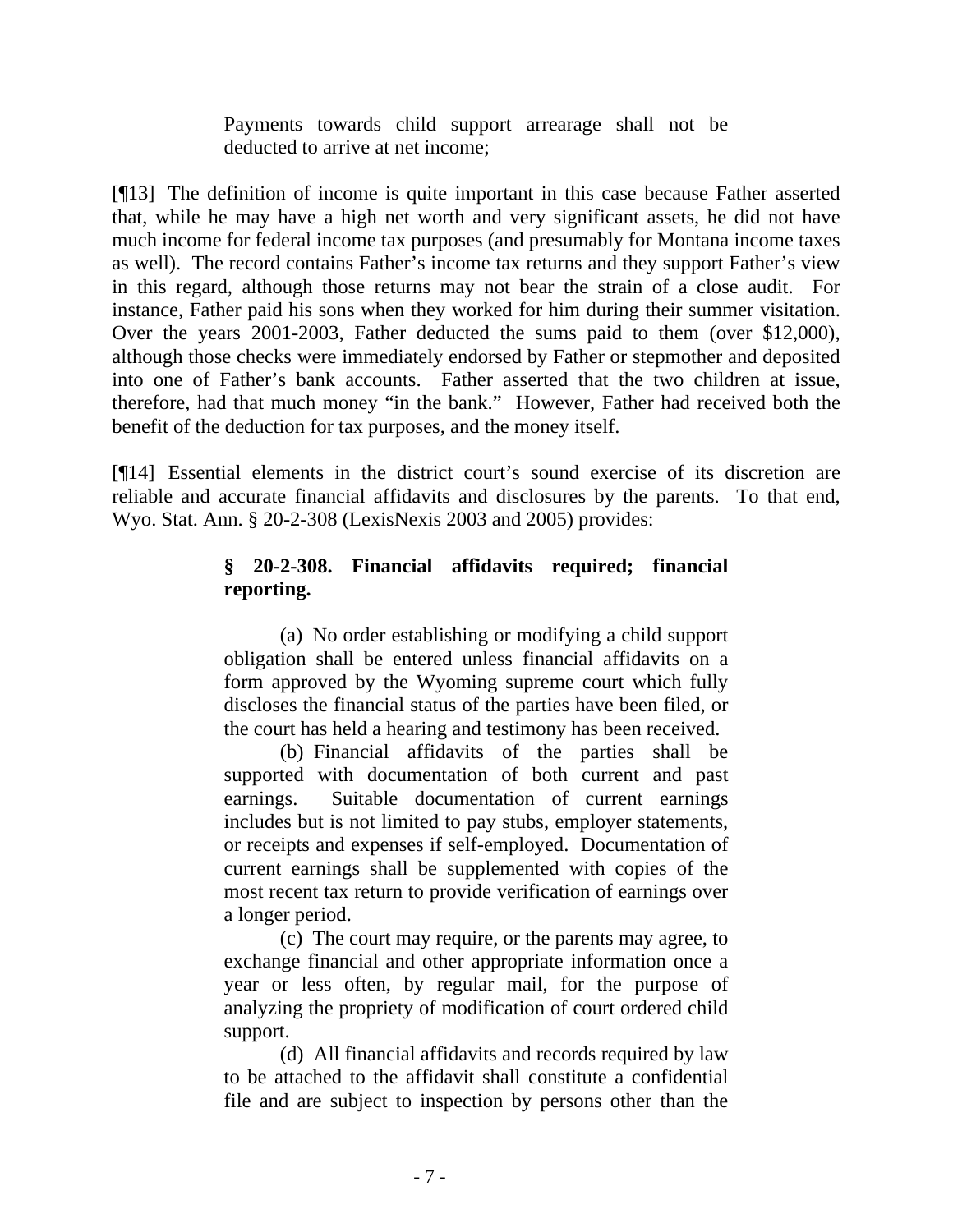parties, their attorneys or the department of family services to the extent necessary to enforce the Child Support Enforcement Act and the Uniform Interstate Family Support Act only by court order.

[¶15] In *Watson*, ¶¶16-17, 60 P.3d at 128-29, we said:

We reiterate what we said in both *Fleenor* and *Houston*: the focus should be upon the reasonable and legitimate nature of the expense and its impact on the party's actual cash flow in the year in question rather than the treatment of the expense by federal law in the context of income taxes. The rationale of *Houston* was that book depreciation does not reduce actual net income. *Houston*, 882 P.2d at 244. The rationale of *Roseman* was that the child support payor had failed to prove that the amounts he claimed were reasonable business expenses. *Roseman*, 979 P.2d at 943. The rationale of *Fleenor* was that, after the payor established that the expenses were reasonable expenses that directly affected business cash flow and his own disposable income, the payee failed to prove that the payments were unreasonable. *Fleenor*, 992 P.2d at 1070. That is the type of analysis required in cases of this nature. A central question in that analysis is whether the questioned expenses were unreasonably excessive or the assets were acquired to depress income to avoid support payments. *Id*. at 1069. The burden of proving that an expense was a reasonable unreimbursed legitimate business expense lies with the party seeking the deduction. *Erhart v. Evans*, 2001 WY 79, ¶ 15, 30 P.3d 542, 546 (Wyo.2001); *Fountain v. Mitros*, 968 P.2d 934, 938 (Wyo.1998).

 One court has commented that "were we not to treat Section 179 deductions as depreciation pursuant to the Nebraska Child Support Guidelines, a self-employed parent could distort his or her income in any given year by purchasing depreciable property and deducting the cost pursuant to Section 179, thereby reducing income available for child support." *Gammel v. Gammel*, 259 Neb. 738, 612 N.W.2d 207, 212 (2000). That, of course, is true; a scheming non-custodial parent could seek to manipulate his or her income in such a manner. But the opposite is also true; if in computing child support, a court automatically rejects a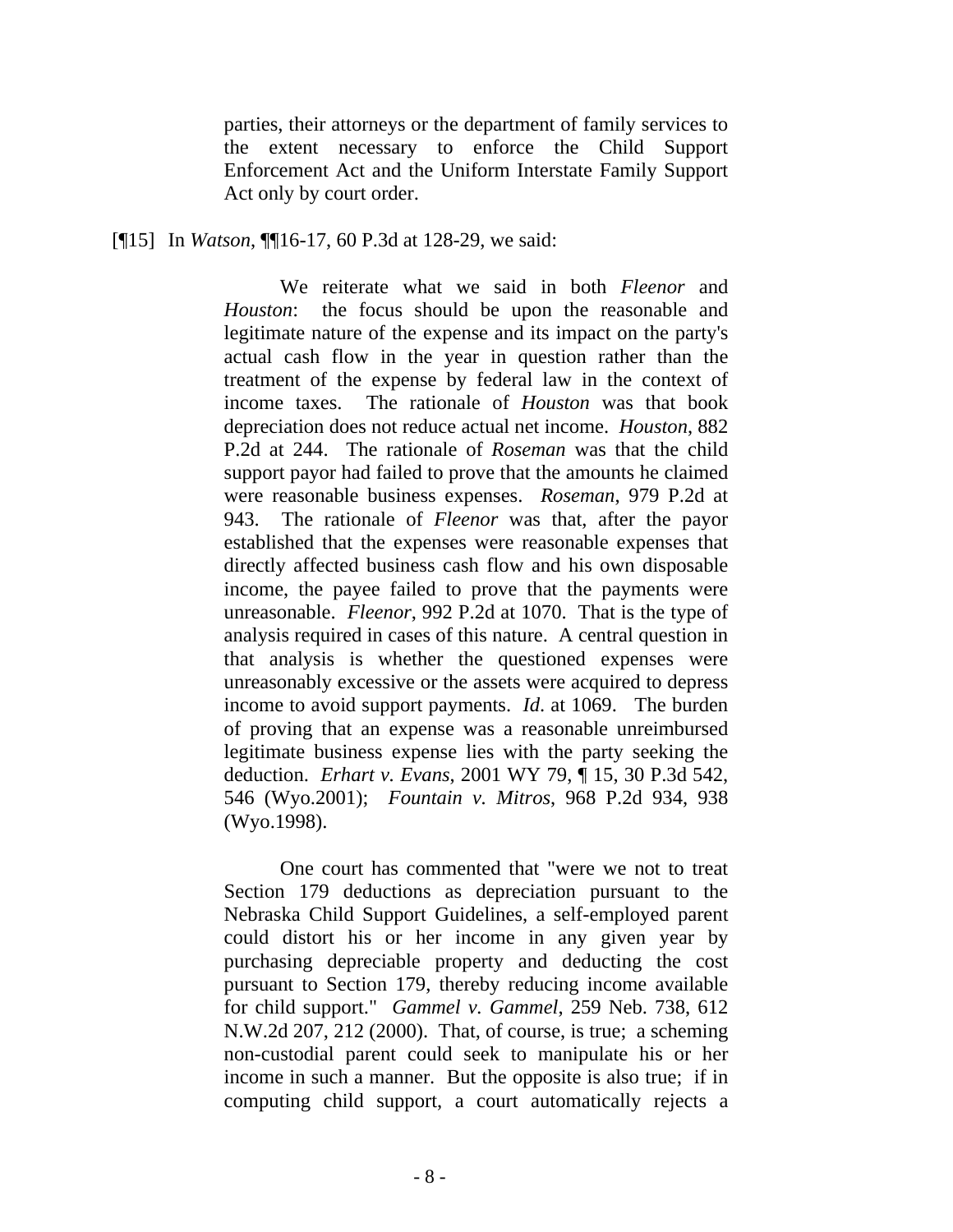business expense that has been afforded Section 179 treatment, that court has not fulfilled its obligation under Wyo. Stat. Ann. § 20-2-303(a)(ii) to determine whether the amount should be deducted as a reasonable and legitimate business expense. Either course is wrong. The proper course is to make the statutory determination.

#### **DISCUSSION**

[¶16] As we noted above, a significant problem in this case is that we are not certain whether the parties and the district court were on the right page of the right statutes. It does not appear that Father's income was calculated in the manner required by the governing statutes and applicable case law. It appears, as well, that perhaps too much income was attributed to Mother, given the undisputed evidence as to her actual earnings, as well as the lack of evidence that she was "voluntarily unemployed or underemployed."

[¶17] In its order denying any relief to Mother, the district court adopted these findings, which are especially pertinent to our resolution of this appeal.

 1. The district court recognized the only basis for a modification of child support was if the presumptive support amount would change by at least 20%. Based on the record extant, it appears that child support has not been reconsidered by any court since 1999, and, therefore, this is not a correct statement of the law extant.

 2. The district court attributed income in the amount of \$1,891.34 to Mother. This was based on Mother having earned that amount at one time in her life and that she was not employed **full-time** at the time of the hearing. Mother lived at a remote ranch location, had one of the parties' children at home being home-schooled, cared for both of the parties' children, and also cared for a child she had with her new husband. The district court did not credit any of these factual assertions made by Mother, even though they were not disputed by Father. The record will not support the district court's finding in this regard, indeed, it is contrary to the great weight of the evidence.

 3. The district court accepted that child support had last been calculated by the Montana court in 1999 in the amount of a total of \$400.00 for the two children. The district court mentions the sources of Father's income and recognized that "all reasonable unreimbursed legitimate business expenses shall be deducted." No detailed findings were made in this regard.

 4. The district court found that Mother had not challenged Father's reasonable business expenses, and that Father's tax returns "reflect his accurate income figures." These findings simply are not supported by the record, and the district court makes no mention of the factual basis on which it relies for these conclusions. The record reflects